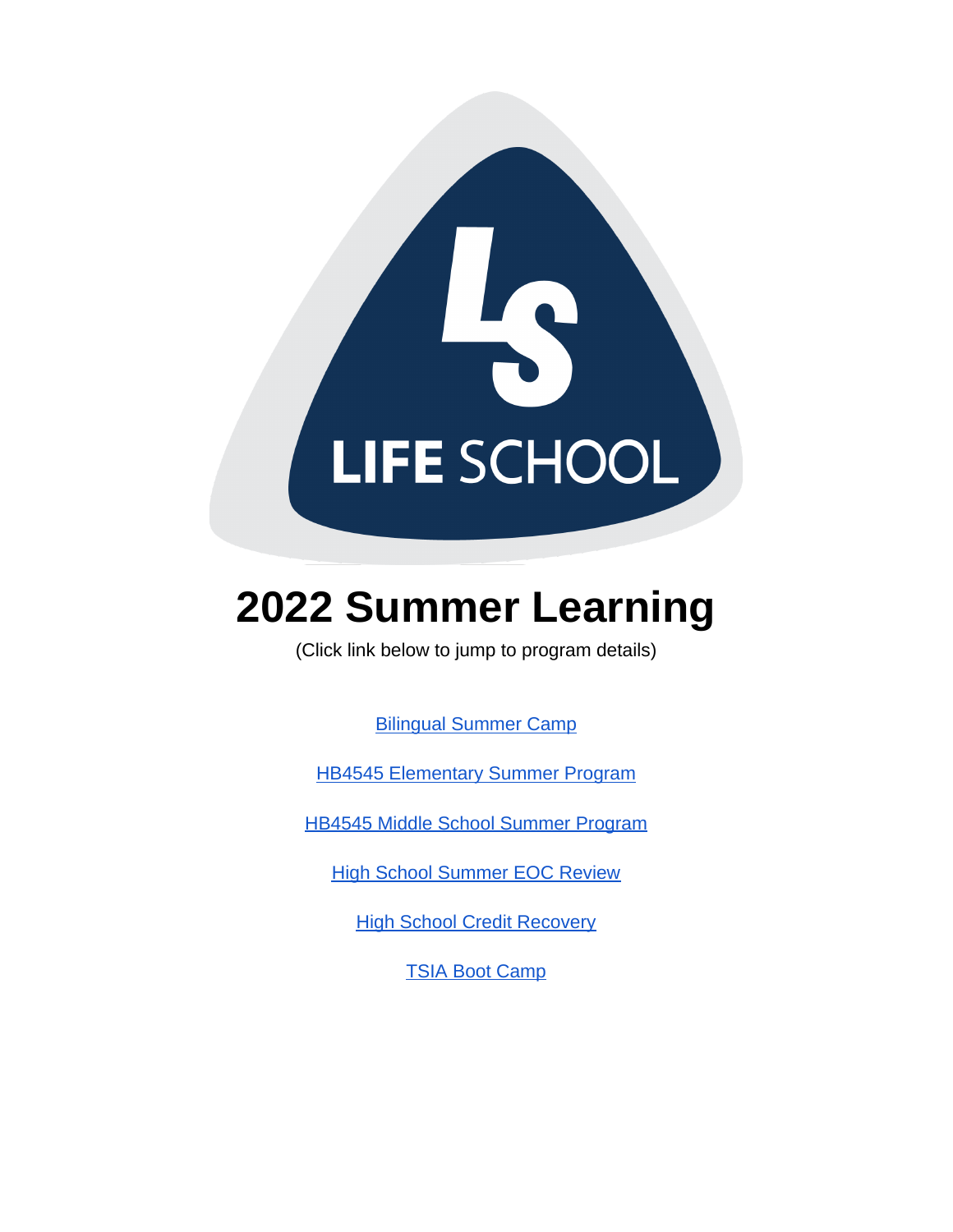# <span id="page-1-0"></span>**BIL Summer Camp (Pre-K & Kinder only)**

### **Focus**

Learning acceleration for bilingual students

| <b>Dates</b><br>June 6th - June 30th + June 17th & June 24th | Location<br>Life School Oak Cliff Elementary |
|--------------------------------------------------------------|----------------------------------------------|
| <b>Student Times</b><br>7:45a - 3:45p                        |                                              |
|                                                              |                                              |

### **Who qualifies for this program?**

Incoming/outgoing kinder students that qualify for the bilingual program.

### **Who do I contact for more information?**

Campus Assistant Principal

# <span id="page-1-1"></span>**HB4545 Elementary Summer Program (Grades 3-6)**

### **Focus**

For students to obtain the required 30 hours of accelerated instruction per HB 4545

| <b>Dates</b><br>May 31st - June 9th + June 3rd<br>(June 3rd is a virtual learning day) | Location<br>The campus in which the student is currently enrolled    |
|----------------------------------------------------------------------------------------|----------------------------------------------------------------------|
| <b>Content Offerings</b><br>Math & Reading                                             | <b>Student Times</b><br>$8:00a - 4:00p$<br>LSC only - 8:00a - 12:00p |

### **Who qualifies for this program?**

BY INVITATION ONLY: Students who do not meet the passing standard on the STAAR Test

### **Who do I contact for more information?**

Campus Assistant Principal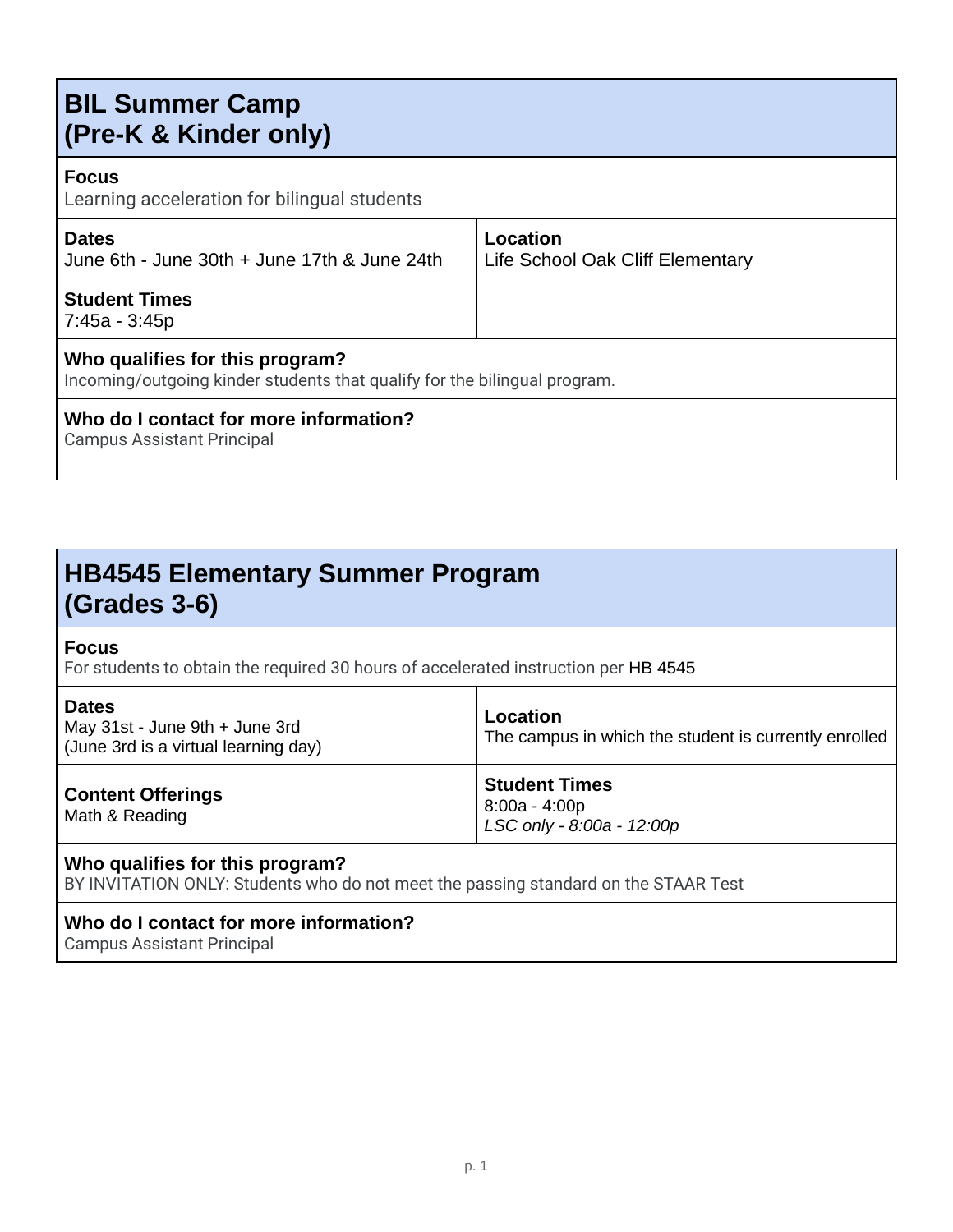### <span id="page-2-0"></span>**HB4545 Middle School Summer Program (Grades 7-8)**

### **Focus**

For students to obtain the required 30 hours of accelerated instruction per HB 4545

| <b>Dates</b>                                                                                                                  | <b>Locations</b>                        |
|-------------------------------------------------------------------------------------------------------------------------------|-----------------------------------------|
| Monday - Thursday                                                                                                             | Life Middle School Waxahachie           |
| June 6th - 16th                                                                                                               | Oak Cliff Middle School                 |
| <b>Content Areas</b><br>Students will be placed in a maximum of 2 subject<br>areas each day: Reading, Math, Science, Soc. St. | <b>Student Times</b><br>$8:00a - 4:00p$ |

### **Who qualifies for this program?**

BY INVITATION ONLY: Students who do not meet the passing standard on the STAAR Test will be notified by campus administration the first week of June 2022 after TEA releases the test scores.

### **Who do I contact for more information?**

Campus Assistant Principal

# <span id="page-2-1"></span>**High School Summer EOC Review & Retest**

### **Focus**

For students to obtain the required 30 hours of accelerated instruction per HB 4545 and to offer intense tutoring to prepare students for EOC Retakes

| <b>Dates</b><br>Monday - Thursday<br>June 6th - June 16th<br>June 21, 22, 23 for EOC Retakes                                                                  | Location<br>Life High School Waxahachie<br>Life High School Oak Cliff Secondary |
|---------------------------------------------------------------------------------------------------------------------------------------------------------------|---------------------------------------------------------------------------------|
| <b>Content Areas</b><br>Students will be placed in a maximum of 2 subject<br>areas each day: Eng. 1, Eng. 2, Algebra 1, Biology<br>U.S. History (online only) | <b>Student Times</b><br>$8:00a - 4:00p$                                         |

### **Who qualifies for this program?**

BY INVITATION ONLY: Students who do not meet the passing standard on the STAAR/EOC Test will be notified by campus administration the first week of June 2022 after TEA releases the test scores.

### **Who do I contact for more information?**

Campus Assistant Principal